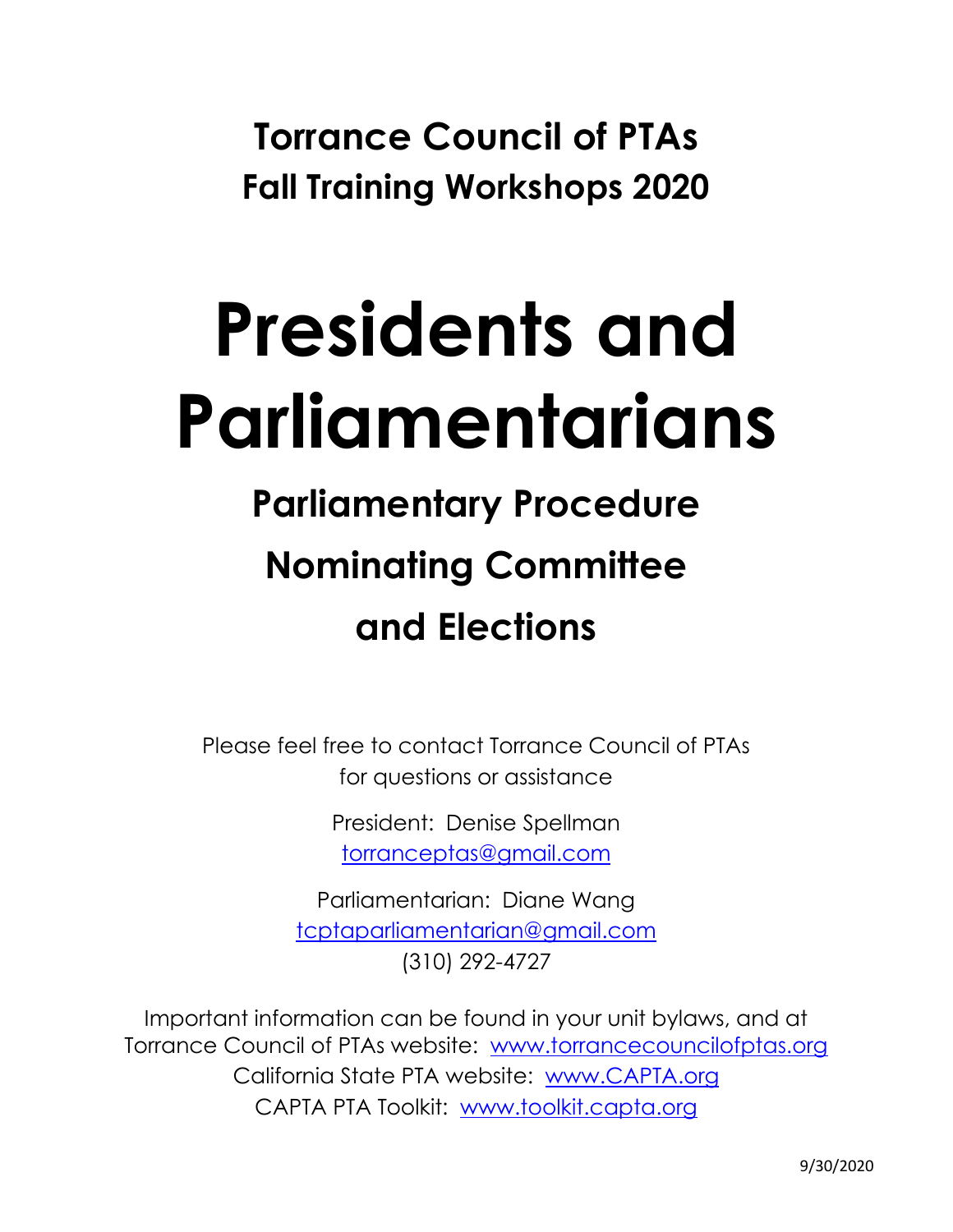# **Checklist for a Healthy PTA**

Each board member is responsible for ensuring that a PTA stays healthy and remains in good standing. If the answer is 'yes' to the following, your PTA will continue to thrive.<br>**Bylaws Financial Procedures Financial Procedures** 

- $\Box$  Are bylaws reviewed yearly and updated (sent through channels for approval) every five years?
- **Q** Does the PTA understand and follow PTA bylaws, policies and procedures?
- $\Box$  is a nominating committee elected each year at least 60 days before the PTA election?

## **Membership Enrollment**

- $\Box$  Is an initial membership campaign held toward the beginning of the school year?
- $\Box$  Are continuing opportunities provided for parents and staff to join? (Membership is year-round.)

 $\square$  Is membership growing each year?

 $\square$  Is membership per capita sent through channels at least monthly and by deadlines?

### **Minutes**

- $\Box$  Are minutes and an attendance record kept for all meetings?
- $\Box$  Are all action items recorded as motions, including approval of the proposed programs for the year, the budget, all fundraising activities and all expenses?

# **Annual Reports**

- Are volunteer hours being recorded? At meetings? At events?
- $\Box$  Are annual historian reports, with the number of volunteer hours for the year, filed by the deadline?

# **Leadership**

- $\square$  Do members of the executive board work well together?
- **Q** Does the PTA attract qualified candidates and encourage/mentor new leaders?
- Do leaders attend council/district PTA meetings and take advantage of training opportunities?
- $\Box$  Do leaders communicate effectively with members?

- $\Box$  Are financial procedures in accordance with recommended PTA policies and procedures?
- $\Box$  is a member, who is not a check signer, appointed to review the monthly bank reconciliation?
- $\Box$  Are blank checks never signed and two people always count cash?
- $\Box$  is the budget approved and actual revenues and expenditures compared at least quarterly?
- $\Box$  is the insurance premium and the workers' comp form/remittance sent in by deadline?
- $\Box$  Are all checks signed by two authorized officers? And are all expenditures properly authorized?
- � Is a Year-End Financial Report prepared after the end of the fiscal year to assist in preparing of tax filings?
- $\Box$  Are tax filings an RRF-1 and some form of a 990 and a 199 – submitted in a timely manner?

### **Treasurer's Reports**

- $\square$  Are written reports presented/ filed monthly? Are balances, receipts and disbursements recorded in the minutes each month? Are questions welcomed and replied to with sufficient detail to assure transparency?
- $\Box$  Are receipts provided for each check before the expense is approved/ratified and listed?
- $\Box$  Are the reports presented at both executive board and association meetings?

### **Audits**

- $\Box$  Are audits conducted at least twice a year? And whenever there is a change in check signers?
- $\Box$  Are audits prepared and adopted in accordance with the bylaws and PTA financial procedures?
- $\Box$  is the audit report, the audit checklist and any recommendations/findings submitted to the district PTA?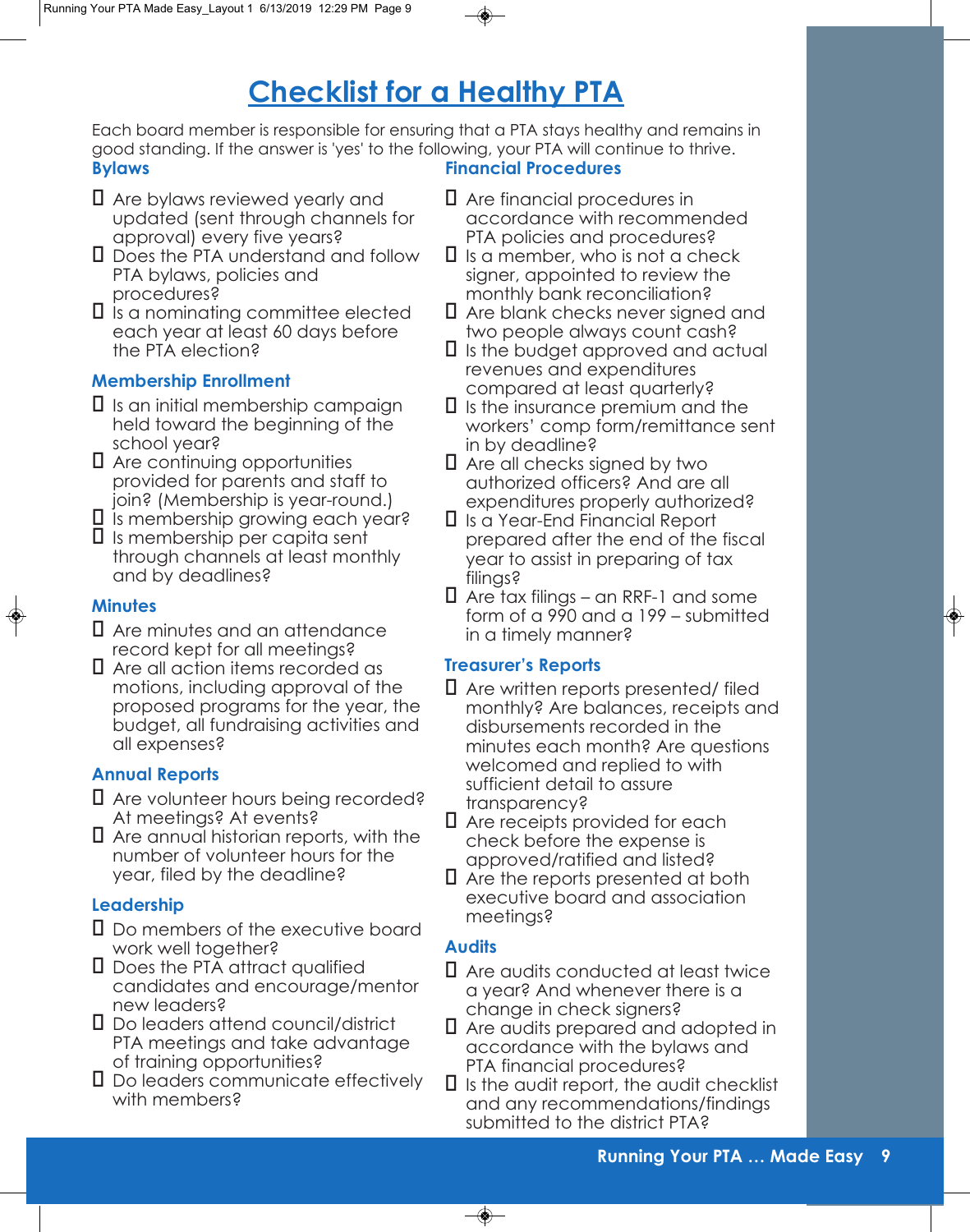2327 L Street, Sacramento, CA 95816-5014 (916) 440-1985 FAX (916) 440-1986 Email info@capta.org • www.capta.org

| <b>SAMPLE PTA AGENDA WITH PHRASES TO USE</b>                                                                                                                                                                                                                                                                     |                                                                                                                                                                                                                                                                                                    |  |  |  |  |  |
|------------------------------------------------------------------------------------------------------------------------------------------------------------------------------------------------------------------------------------------------------------------------------------------------------------------|----------------------------------------------------------------------------------------------------------------------------------------------------------------------------------------------------------------------------------------------------------------------------------------------------|--|--|--|--|--|
| <b>CALL TO ORDER: (on time!)</b><br>President stands and calls meeting to order.                                                                                                                                                                                                                                 | • The meeting will please come to order.                                                                                                                                                                                                                                                           |  |  |  |  |  |
| <b>OPENING CEREMONIES:</b><br>Pledge of Allegiance                                                                                                                                                                                                                                                               | will lead us in the Pledge of Allegiance.<br>Please stand.                                                                                                                                                                                                                                         |  |  |  |  |  |
| <b>APPROVAL OF MINUTES:</b><br>Secretary stands, addresses chair and reads<br>Minutes. Or, with approval of group, Minutes<br>may be assigned to a committee for approval<br>or correction.<br>Or, if Minutes are distributed before the<br>meeting, the chair starts by asking if there<br>are any corrections. | NO MOTION NEEDED<br>• The secretary will read the minutes of the meeting on<br>(date).<br>• Are there any corrections?<br>• The minutes are approved as presented. OR<br>• The minutes are approved as corrected.                                                                                  |  |  |  |  |  |
| <b>FINANCIAL REPORTS:</b>                                                                                                                                                                                                                                                                                        | NO MOTION NEEDED<br>will present the treasurer's report.<br>• You have heard the report of the treasurer. Are there<br>any questions?<br>• The report will be filed for the auditor.                                                                                                               |  |  |  |  |  |
| <b>AUDIT REPORT: (semi-annual)</b><br><b>PRESENTATION OF BILLS:</b><br>Bills are presented and payment is voted on.<br>(Bills should be itemized in Minutes as to the<br>amount, who is to be paid and what payment<br>covers.)                                                                                  | <b>MOTION NEEDED TO ADOPT</b><br>• It has been moved and seconded that the audit report<br>be adopted. (Follow steps for a motion)<br>MOTION NEEDED TO PAY BILLS<br>The treasurer will read the bills.<br>• It has been moved and seconded that the bills be paid.<br>(Follow steps for a motion.) |  |  |  |  |  |
| <b>REPORT OF EXECUTIVE BOARD:</b><br>(for association meetings)<br>A summary report (not the minutes) is read<br>for the information of the members.<br>Recommendations are voted on one at a<br>time with the secretary moving the adoption<br>of any of the recommendations.                                   | <b>MOTION REQUIRED</b><br>BUT A SECOND IS NOT, WHEN A MOTION COMES<br>FROM A COMMITTEE/ BOARD                                                                                                                                                                                                      |  |  |  |  |  |
| <b>REPORTS OF COMMITTTEES:</b><br>President calls for the 'report of the<br>committee'. Person making the report moves<br>the adoption of any recommendations.                                                                                                                                                   | will present the report of the committee.<br>Are there any questions about the report?<br>If not, the report will be filed OR<br>You have heard the recommendations. (Follow steps<br>for a motion.)                                                                                               |  |  |  |  |  |
| <b>UNFINISHED BUSINESS:</b>                                                                                                                                                                                                                                                                                      | • The first item of unfinished business is                                                                                                                                                                                                                                                         |  |  |  |  |  |
| <b>NEW BUSINESS:</b>                                                                                                                                                                                                                                                                                             | • The first item of new business is                                                                                                                                                                                                                                                                |  |  |  |  |  |
| <b>ADJOURN:</b>                                                                                                                                                                                                                                                                                                  | NO MOTION IS NECESSARY<br>The meeting is adjourned.                                                                                                                                                                                                                                                |  |  |  |  |  |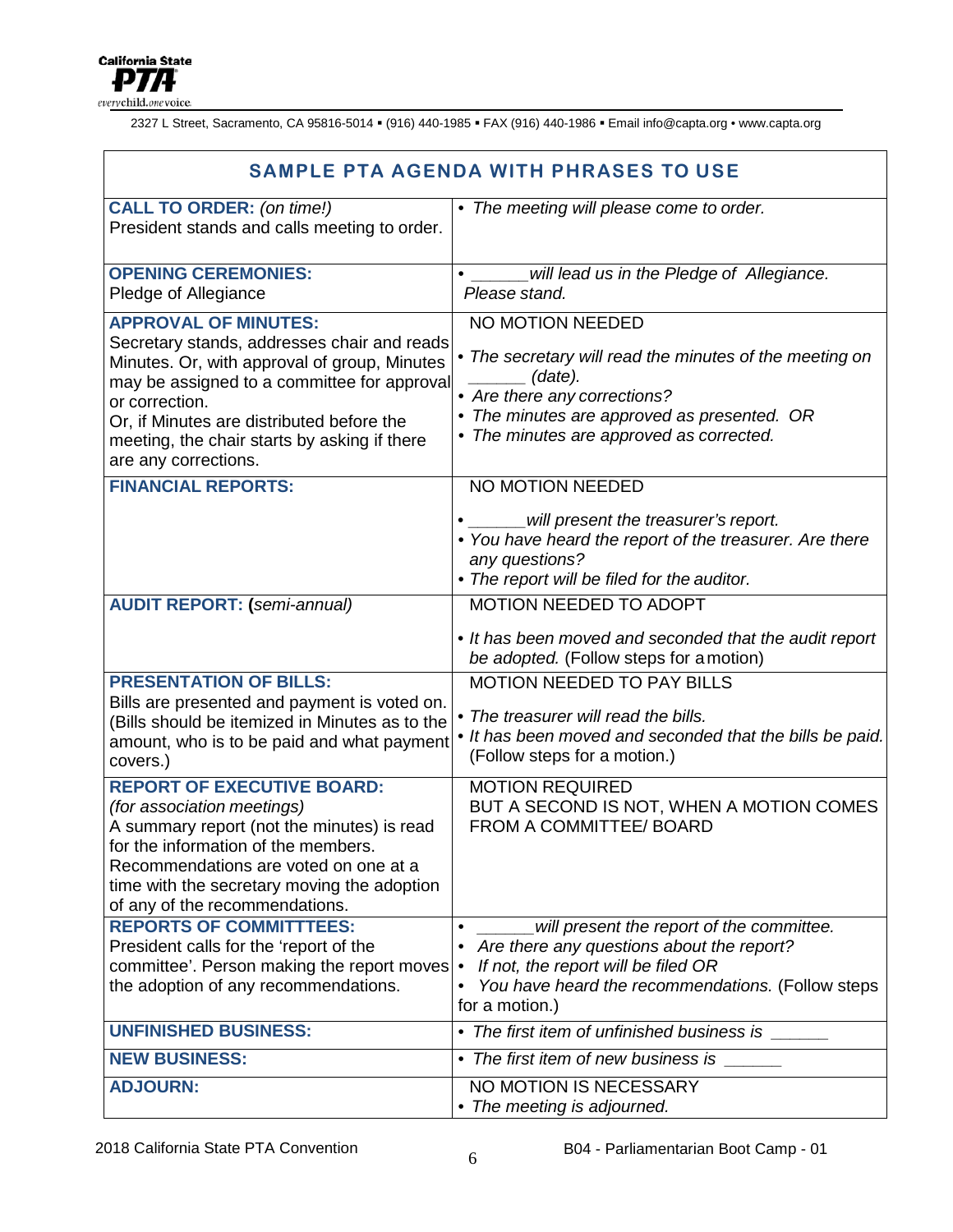

2327 L Street, Sacramento, CA 95816-5014 (916) 440-1985 FAX (916) 440-1986 Email info@capta.org • www.capta.org

# **EIGHT STEPS TO A MOTION**

| 1. Obtain Floor                             | Member - Rises or raises his/her hand and waits to be recognized<br>before speaking further.                                                                                                                                                                                                                                                                                                                                                                                                                  |
|---------------------------------------------|---------------------------------------------------------------------------------------------------------------------------------------------------------------------------------------------------------------------------------------------------------------------------------------------------------------------------------------------------------------------------------------------------------------------------------------------------------------------------------------------------------------|
| 2. Recognition By<br><b>Chair</b>           | Chair – Grants member right to speak by a nod or by saying the<br>member's name.                                                                                                                                                                                                                                                                                                                                                                                                                              |
| 3. Make Motion                              | Member - States the motion, 'I move '<br>Motions are always in the affirmative.<br>Chair has the right to request that the motion be in writing, unless the<br>$\bullet$<br>rules indicate otherwise.                                                                                                                                                                                                                                                                                                         |
| <b>4. Motion Seconded</b>                   | Another member says, 'I second the motion' or simply, 'Second!'<br>Indicates that more than 1 person wishes to consider the subject.<br>If there is no second, chair says, 'Motion fails for lack of a second.'<br>$\bullet$<br>Motions coming from a committee do not need a second.<br>$\bullet$                                                                                                                                                                                                            |
| 5. Chair Restates<br><b>Motion</b>          | Chair – Repeats motion, 'It has been moved and seconded that'<br>Only the chair can formally place a motion before the assembly.<br>The motion is now pending. Once stated by the chair, it cannot be<br>changed or withdrawn without consent of the members.                                                                                                                                                                                                                                                 |
| 6. Debate   Discussion                      | Chair - Asks, 'Is there discussion?'<br>Maker of the motion has the right to speak first.<br>Discussion must remain relevant to the pending question.<br>$\bullet$<br>Chair should endeavor to alternate pro and con speakers.<br>$\bullet$<br>Maker of the motion may vote against it, but may not speak against it.<br>$\bullet$                                                                                                                                                                            |
| 7. Putting The<br><b>Question: The Vote</b> | Chair - When discussion appears to be concluded asks, 'Are you<br>ready for the question?'<br>If discussion has been long or amendments made, chair restates<br>motion as it presently stands by saying: 'The question is on the<br>adoption of the motion that '<br>Chair - Calls for a vote by saying, 'All those in favor of the motion<br>say Aye' and pauses for response. "All those opposed say No.'<br>Always call for the negative vote, no matter how unanimous the<br>affirmative vote may appear. |
| 8. Chair Announces<br><b>Result</b>         | Chair - Says, 'The ayes have it and the motion is adopted.' or. 'The<br>nos have it and the motion is defeated.'<br>In a counted vote, chair should first announce the count, then the<br>$\bullet$<br>result of the vote. The chair then states the effect of the vote.<br>No motion is complete until the chair announces result of the vote.<br>$\bullet$                                                                                                                                                  |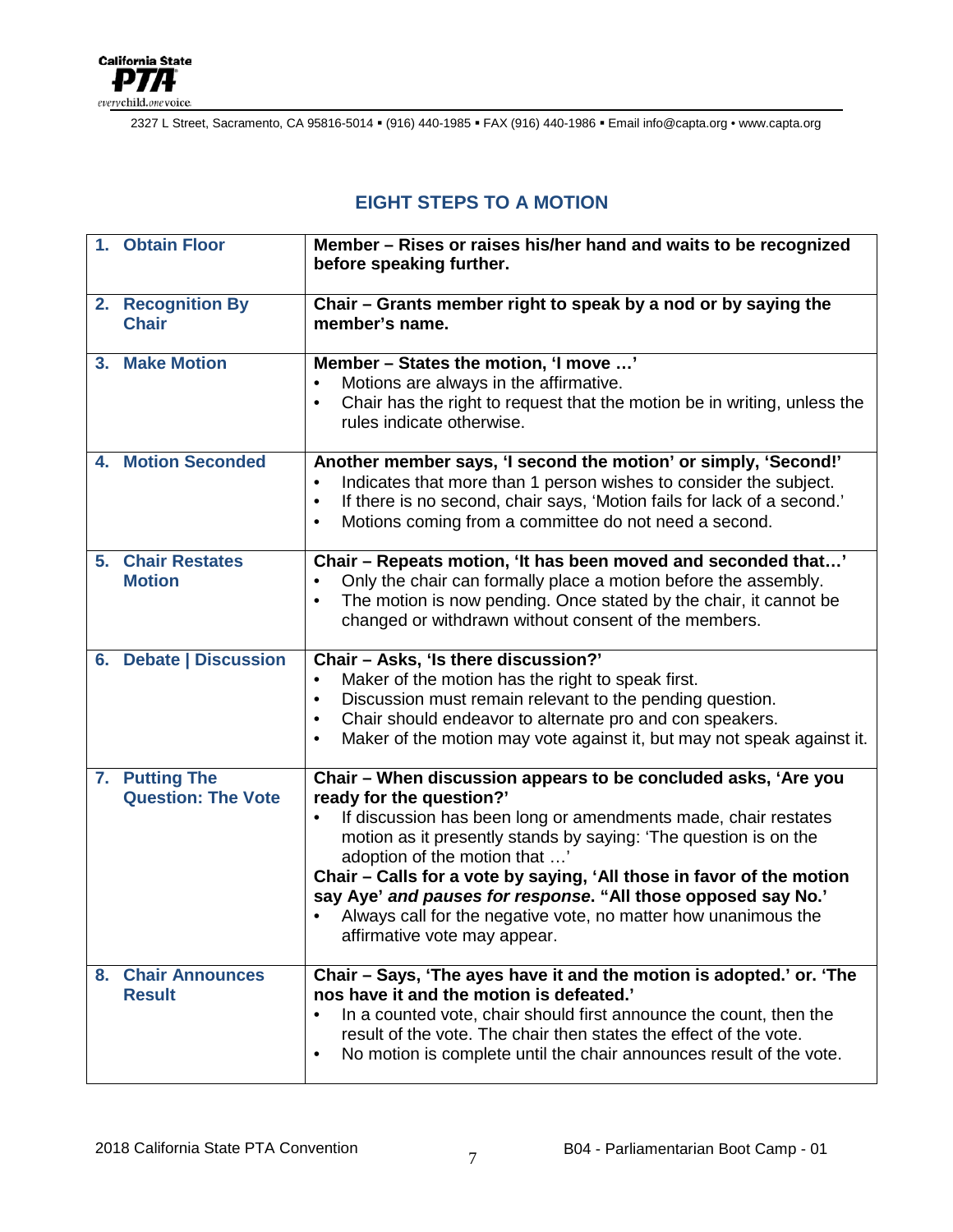# **Items to be Approved**

|                                                | <b>Executive Board</b>                                                                                                           | <b>THESE INSTITUTES:</b> NO TODARIO ITI GIO TIMINICS OF GIO UPPLOPHULO INCOGIN <sub>A</sub> THORUC HUMO OF HIURCI OF HIURCIOH, WOLUMN <sub>A</sub> UHU I CSUIC,<br>Association<br>President |                                                                                                                                                                                                                                                                       | Committee                                                                                                                  | <b>Timeline</b>                                          |
|------------------------------------------------|----------------------------------------------------------------------------------------------------------------------------------|---------------------------------------------------------------------------------------------------------------------------------------------------------------------------------------------|-----------------------------------------------------------------------------------------------------------------------------------------------------------------------------------------------------------------------------------------------------------------------|----------------------------------------------------------------------------------------------------------------------------|----------------------------------------------------------|
|                                                | PROGRAMS/ACTIVITIES/FUNDRAISERS                                                                                                  |                                                                                                                                                                                             |                                                                                                                                                                                                                                                                       |                                                                                                                            |                                                          |
| Programs/<br>Activities/<br><b>Fundraisers</b> | <b>Approve &amp; Recommend</b><br><b>Program to Association.</b><br><b>Approve Committee Program</b><br><b>Plan of Action.</b>   | <b>Approve Program/Activity</b>                                                                                                                                                             | Participate in committees ex-officio.<br>Assists/guides                                                                                                                                                                                                               | Recommend plan of action including Spring and/or First<br>budget to Board.<br>Carry out work approved.<br>Report to Board. | Meeting of year                                          |
| <b>Chairs</b>                                  | <b>Committees &amp; Ratify Chairs/Committees.</b><br><b>Appoint Audit Committee &amp;</b><br><b>Bank Reconciliation Reviewer</b> | <b>Ratify appointments of audit</b><br>committee & Bank Rec Reviewer                                                                                                                        | <b>Appoint Chairs/ Committees</b>                                                                                                                                                                                                                                     |                                                                                                                            | Spring or First Meeting;<br>As needed                    |
| <b>Contracts</b>                               | <b>Approve &amp; Recommend</b><br>approval of contract to Assoc.                                                                 | <b>Approve contracts for programs</b>                                                                                                                                                       | Sign contract w/another officer,<br>include titles to avoid liability                                                                                                                                                                                                 |                                                                                                                            | Prior to signing, As<br>needed                           |
| <b>FINANCIAL</b>                               |                                                                                                                                  |                                                                                                                                                                                             |                                                                                                                                                                                                                                                                       |                                                                                                                            |                                                          |
| <b>Budget</b>                                  | <b>Approve &amp; recommend to</b><br><b>Association</b><br><b>Approve &amp; recommend</b>                                        | <b>Approve Budget</b><br><b>Approve revisions to budget</b>                                                                                                                                 | <b>Appoint committee,</b><br>Serves ex-officio<br>Ensure current budget is approved                                                                                                                                                                                   | Chaired by Treasurer, Prepares<br>budget<br>Review/recommend changes to                                                    | Spring meeting AND<br>First meeting of year<br>As needed |
| <b>Release funds</b>                           | revisions to budget                                                                                                              |                                                                                                                                                                                             | by Association                                                                                                                                                                                                                                                        | budget                                                                                                                     |                                                          |
| <b>Expenditures</b>                            | <b>Recommend release of funds</b><br>Authorize payments.<br><b>Approve bills to be paid.</b><br><b>Ratify checks.</b>            | <b>Releases funds for programs</b><br>Authorize payments and/or<br><b>Ratify checks.</b><br>'Approve pay bills until next<br>meeting."                                                      | Ensure funds are released<br>Sign checks w/treasurer & payment<br>authorizations w/secretary                                                                                                                                                                          |                                                                                                                            | Prior to expenditures<br>Each Meeting                    |
| <b>Audit</b>                                   | <b>Approve Audit</b>                                                                                                             | <b>Adopt Audits</b><br>(July-Dec and Jan-June)                                                                                                                                              |                                                                                                                                                                                                                                                                       | Audit Committee reviews.<br>Auditor presents audit.                                                                        |                                                          |
| <b>Financial</b><br><b>Reports</b>             | Review & Receive                                                                                                                 | Review & Receive                                                                                                                                                                            | <b>No Motion Needed</b><br>"Any Questions?<br>The report will be filed for Audit"                                                                                                                                                                                     | Treasurer & Financial Secretary<br>prepare & present reports for each<br>meeting                                           | Each Meeting                                             |
| <b>ADMINISTRATIVE</b>                          |                                                                                                                                  |                                                                                                                                                                                             |                                                                                                                                                                                                                                                                       |                                                                                                                            |                                                          |
| <b>Minutes</b>                                 | Review, Correct & Approve<br>minutes of Board                                                                                    | Review, Correct & Approve<br>minutes of Association                                                                                                                                         | <b>No Motion Needed</b><br>"Any Corrections?<br>The minutes are approved as<br>presented/corrected."                                                                                                                                                                  | President can appoint committee to Each Meeting<br>review minutes                                                          |                                                          |
| <b>Bylaws</b>                                  | <b>Approve any changes to bylaws</b><br>prior to sending to council                                                              | <b>Adopt Bylaws after approved by</b><br><b>CAPTA</b>                                                                                                                                       | Appoint bylaws committee; serve<br>Bylaws committee chaired by<br>ex-officio; Give 30 day notice of<br>Parliamentarian recommends<br>meeting & post changes; sign<br>changes to Board; return signed<br>adopted bylaws w/secretary<br>copy to Council Parliamentarian |                                                                                                                            | At least every 5 years,<br>or as needed                  |
| <b>REPRESENTATION</b>                          |                                                                                                                                  |                                                                                                                                                                                             |                                                                                                                                                                                                                                                                       |                                                                                                                            |                                                          |
| <b>Nominating</b><br><b>Committee</b>          | Parliamentarian to convene<br>nominating committee                                                                               | <b>Elect Nominating Committee</b>                                                                                                                                                           | DOES NOT serve ex-officio                                                                                                                                                                                                                                             | Prepares a slate of officers; Post<br>slate 28 days prior to election                                                      | At least 60 days prior to<br>election meeting            |
| <b>Elected</b><br><b>Officers</b>              | <b>Elect officers to fill any</b><br>vacancies after election                                                                    | <b>Elect Officers at Annual Election</b><br>meeting                                                                                                                                         | Give 30 day notice of mtg. Ensure<br>slate is posted 28 days prior                                                                                                                                                                                                    |                                                                                                                            | Check bylaws for<br>election month                       |
| <b>Council Delegs.</b>                         |                                                                                                                                  | <b>Appoint/elect Council delegates</b>                                                                                                                                                      | Give names to Council Parliam.                                                                                                                                                                                                                                        |                                                                                                                            | September                                                |
| Conv. Delegs.                                  | Consider candidates                                                                                                              | <b>Elect addl.Convention delegates</b>                                                                                                                                                      | President-elect is delegate                                                                                                                                                                                                                                           |                                                                                                                            | Prior to May                                             |